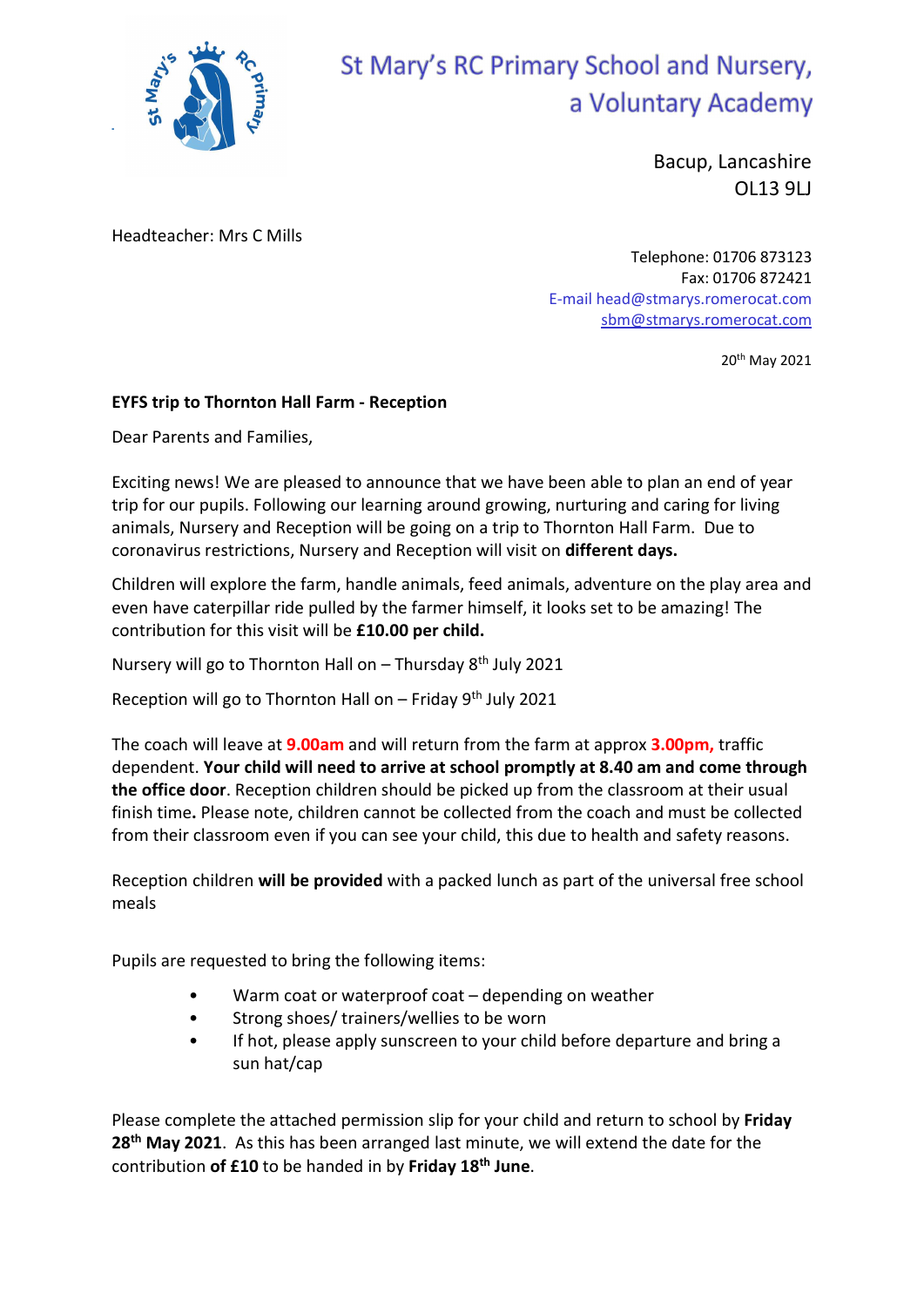Non-receipt of the form will mean that your child will not be able to participate on this Educational Visit.

If you have any questions, please do not hesitate to ask.

Kind regards, Mrs Oldham and Mrs Rowley